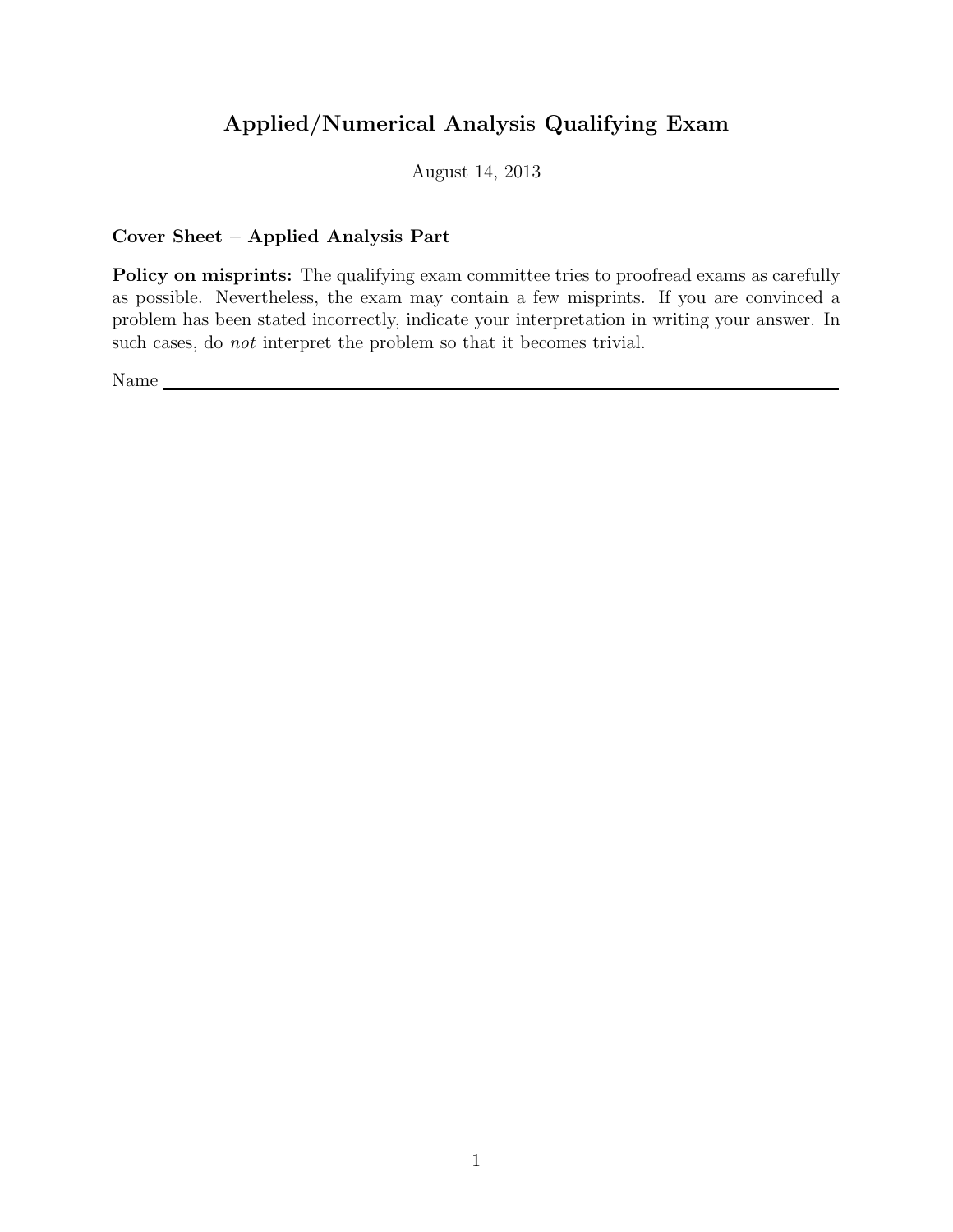#### Combined Applied Analysis/Numerical Analysis Qualifier

### Applied Analysis Part

### August 14, 2013

Instructions: Answer any 4 out of the 5 problems on this part of the exam. Show all your work clearly. Please indicate which of the 5 problems you are skipping.

1. Suppose X and Y are finite dimensional linear spaces with respective bases  ${x_k}_{k=1}^m$  and  $\{y_j\}_{j=1}^n$ , and suppose  $L: X \to Y$  is a linear operator.

a. Explain how L can be characterized by a matrix A.

b. Show that if  $Y = X$  (and  $\{x_k\}_{k=1}^m$  is used for both) then  $\det L := \det A$  is well-defined in the following sense: if  ${x<sub>k</sub>}^m_{k=1}$  is any other basis for X, and A' characterizes L with respect to this basis, then  $\det A = \det A'$ .

- 2. Answer the following.
- a. State the Weierstrass Approximation Theorem.
- b. Show that the collection of all polynomials of the form

$$
x(1-x)p(x),
$$

where  $p$  is a polynomial, is dense in the set

$$
\mathcal{S} := \{ f \in C^1([0,1]) : f(0) = f(1) = 0 \},
$$

using the  $C^1([0,1])$  norm.

3. Let  $\eta > 0$  and consider the operator

$$
Lu := \int_{-\infty}^{+\infty} e^{-\eta |x-y|} u(y) dy.
$$

Determine whether or not L is bounded as a map from  $L^2(\mathbb{R})$  to  $L^2(\mathbb{R})$  and prove your assertion.

4. Consider the functional

$$
E(u) = \int_0^1 u(x)^2 + u'(x)^2 + u''(x)^2 dx,
$$

defined on the spaces

$$
S = \{u \in C^4([0,1]) : u(0) = a, u(1) = b, u'(0) = c, u'(1) = d\},\
$$

and

$$
\mathcal{S}_0 = \{ u \in C^4([0,1]) : u(0) = 0, u(1) = 0, u'(0) = 0, u'(1) = 0 \}.
$$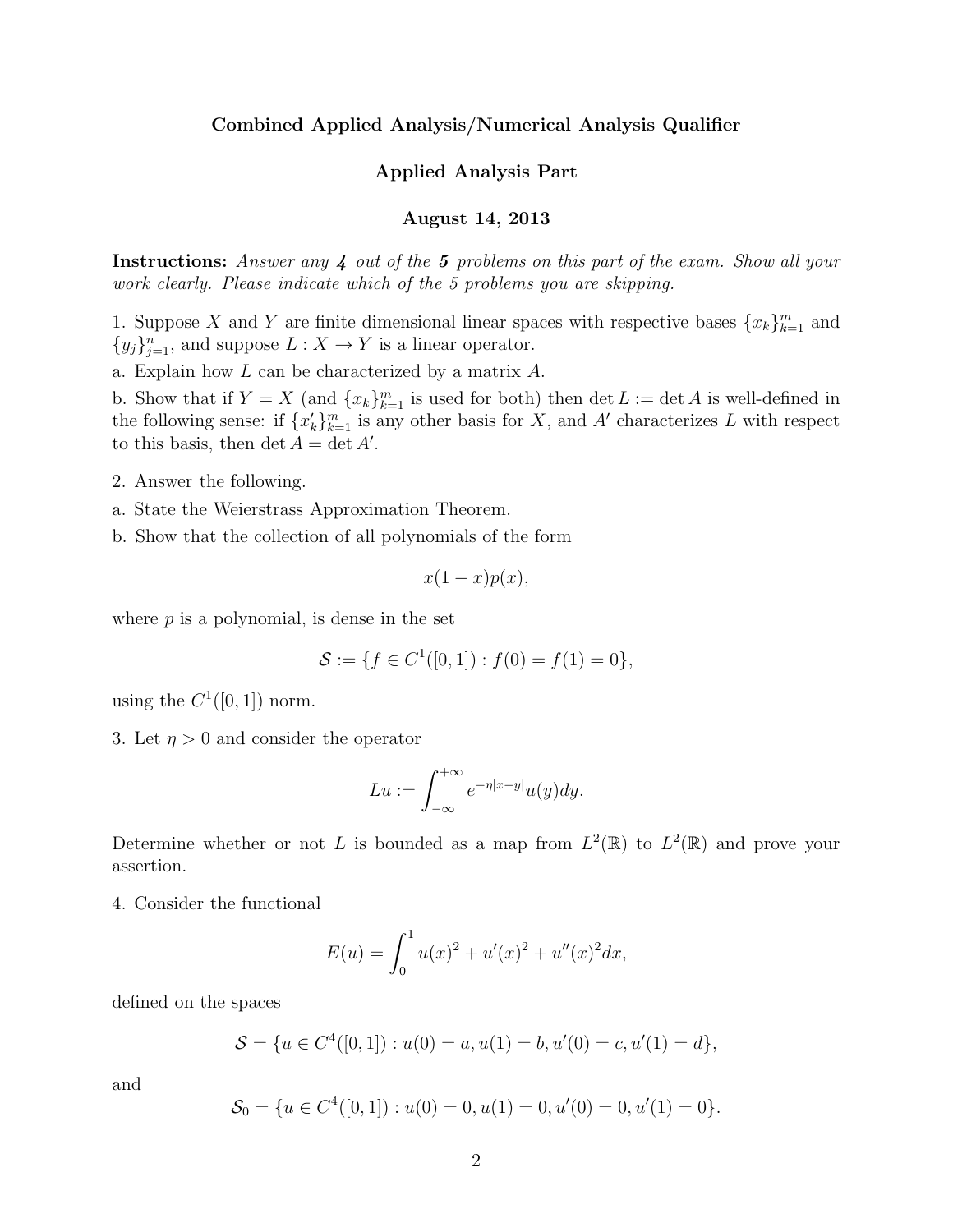a. Explain the difference between the Fréchet derivative of E at  $u \in \mathcal{S}_0$  and the Gâteaux derivative of  $E$  at the same point.

b. Compute  $E'(u)$  (the variational derivative of E) and identify the associated gradient  $\frac{\delta E}{\delta u}$ . Use your result to derive an ordinary differential equation for the critical points of E. (You do not need to solve your equation.)

c. Compute  $E''(u)$ , and use your result to categorize the critical points from (a) as maxima, minima, or saddle points.

You can assume that  $E$  is twice Fréchet differentiable.

5. Consider the operator

 $Lu = (x+1)u'' + xu' - u$ 

with domain

$$
\mathcal{D}(L) = \{ u \in L^2([0,1]) : Lu \in L^2([0,1]), u(0) = 0, u(1) = 0 \}.
$$

Notice that  $u_1(x) = x$  and  $u_2(x) = e^{-x}$  both solve  $Lu = 0$  (though neither is in  $\mathcal{D}(L)$ ).

a. Compute the adjoint operator  $L^*$ , along with adjoint boundary conditions. Is  $L$  selfadjoint?

b. Compute the Green's function for L.

c. Is  $L^{-1}$  a compact operator? Explain why or why not.

d. Is L a compact operator? Explain why or why not.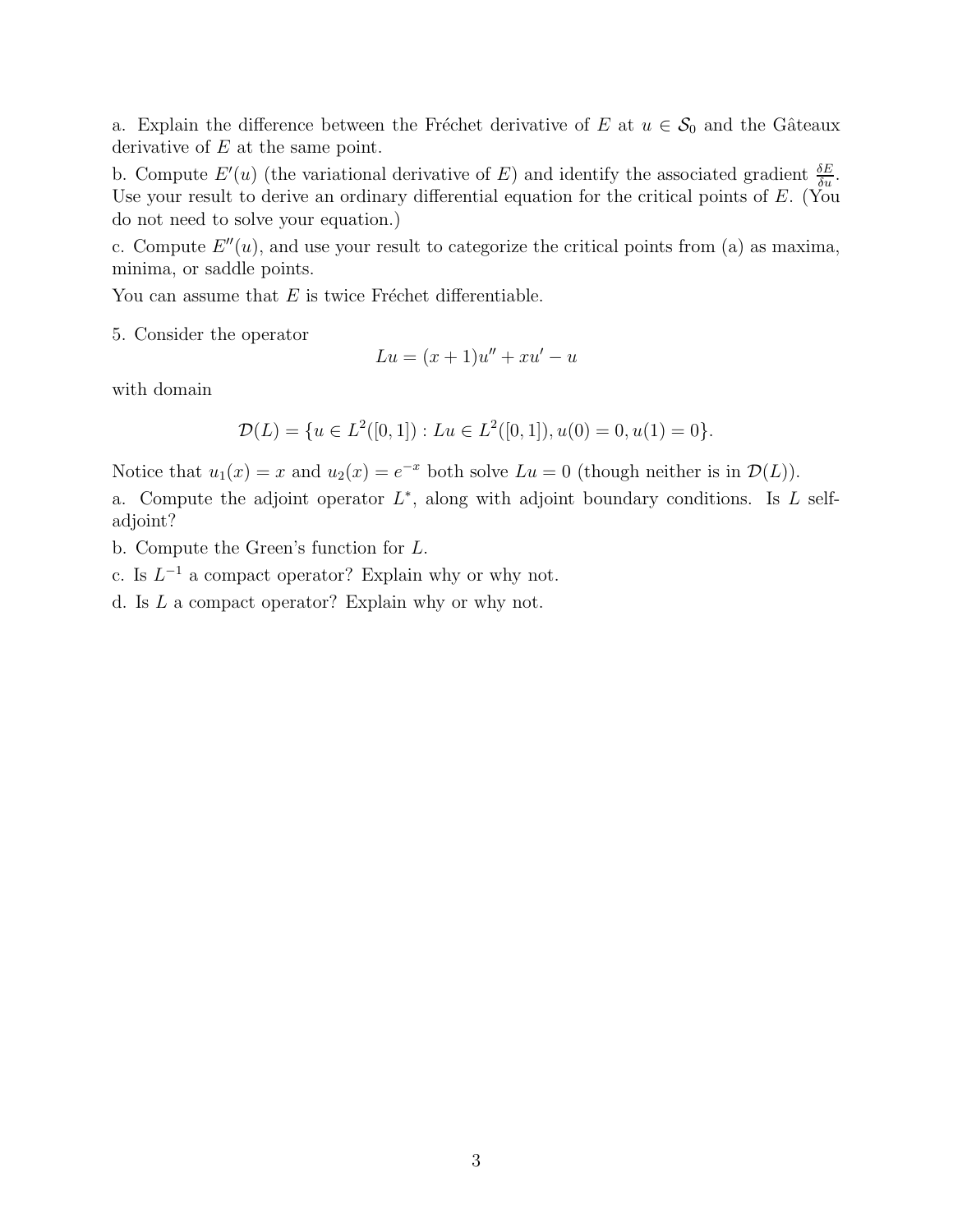# Applied/Numerical Analysis Qualifying Exam

August 14, 2013

## Cover Sheet – Numerical Analysis Part

Policy on misprints: The qualifying exam committee tries to proofread exams as carefully as possible. Nevertheless, the exam may contain a few misprints. If you are convinced a problem has been stated incorrectly, indicate your interpretation in writing your answer. In such cases, do not interpret the problem so that it becomes trivial.

Name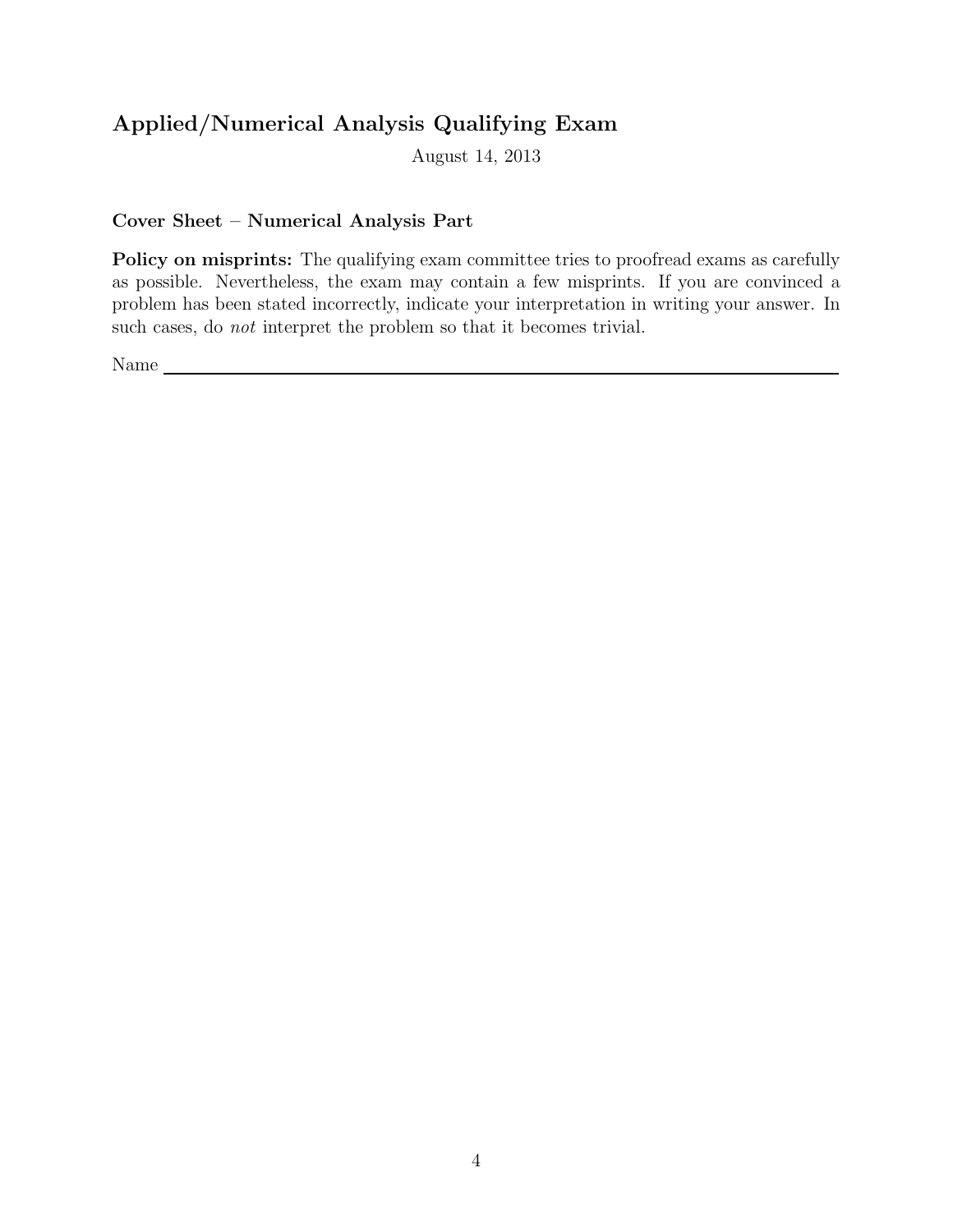#### NUMERICAL ANALYSIS QUALIFIER

#### August 14, 2013

This test is long and you may not have time to finish all problems. It is important that you complete those problem parts for which you can provide mathematically precise solutions. Write concisely and void rambling discussions.

**Problem 1.** Let V be a closed subspace of  $H^1(\Omega)$ ,  $V_h \subset V$  be a finite element approximation space and  $\Omega$  a domain in  $\mathbb{R}^d$ . Given  $W^0 \in V_h$ , we consider forward Euler approximation:  $W^{n+1} \in$  $V_h$ ,  $n = 0, 1, \ldots$  satisfying

$$
((W^{n+1} - W^n)/k, \theta) + A(W^n, \theta) = (f^n, \theta),
$$
 for all  $\theta \in V_h$ .

Here  $k > 0$  is the time step size,  $t_n = nk$ ,  $f^n \in V_h$ ,  $(\cdot, \cdot)$  is the inner product in  $L^2(\Omega)$ ,  $\|\cdot\|$  is the corresponding norm and  $A(\cdot, \cdot)$  is a symmetric, coercive, and bounded bilinear form on V.

Let  $\{\psi_i\}, i = 1, \ldots, M$  be an orthonormal basis with respect to  $(\cdot, \cdot)$  for  $V_h$  of eigenfunctions satisfying

$$
A(\psi_i, \theta) = \lambda_i(\psi_i, \theta), \quad \text{for all } \theta \in V_h.
$$

(a) Expand

$$
W^n = \sum_{i=1}^M c_i^n \psi_i \qquad \text{and} \qquad f^n = \sum_{i=1}^M d_i^n \psi_i
$$

and set  $\delta_i = 1 - k\lambda_i$ . Derive a recurrence relation for  $c_i^{n+1}$  in terms of  $\delta_i$ ,  $c_i^n$ , k and  $d_i^n$ .

(b) Assume that the CFL condition,  $k\lambda_i \leq 2$ , holds for all eigenvalues  $\lambda_i$ . Show that

$$
|c_i^n| \le \begin{cases} |c_i^0| & \text{if } f^n = 0, \text{ for all } n, \\ t_n^{1/2} \left( k \sum_{j=0}^{n-1} |d_i^j|^2 \right)^{1/2} & \text{if } W^0 = 0, \end{cases}
$$

.

(c) Use Part (b) above and superposition principle to derive the stability estimate

$$
||W^{n}|| \leq ||W^{0}|| + t_n^{1/2} \left(k \sum_{j=0}^{n-1} ||f^j||^2\right)^{1/2}.
$$

**Problem 2.** In this problem,  $C$  (with or without subscript) denotes generic positive constants which are independent of the triangle diameters  $h_{\tau}$  and  $\mathbb{P}^{\bar{j}}$  denotes the space of polynomials on  $\mathbb{R}^2$  of degree at most j.

Let  $\Omega$  be a polygonal domain in  $\mathbb{R}^2$  and u be the solution in  $H_0^1(\Omega)$  of

(2.1) 
$$
\int_{\Omega} \nabla u \cdot \nabla v \, dx = \int_{\Omega} fv \, dx, \quad \text{for all } v \in H_0^1(\Omega),
$$

with  $f \in L^2(\Omega)$ .

Let  $\mathcal{T}_h$  for  $0 < h < 1$  be shape regular trangulations of  $\Omega$ . Set

$$
X_h = \{v_h \in H^1(\Omega) : v_h|_{\tau} \in \mathbb{P}^2\}
$$
 and  $V_h = X_h \cap H_0^1(\Omega)$ .

(a) For  $\tau \in \mathcal{T}_h$ , let  $b_\tau \in \mathbb{P}^3$  be the "bubble" function defined by the conditions  $b_\tau$  equals one on the barycenter of  $\tau$  and  $b_{\tau}$  vanishes on  $\partial \tau$ . Show that for any function  $w_h \in X_h$ 

$$
C_2||w_h||_{L^2(\tau)} \ge ||b_{\tau}^{1/2}w_h||_{L^2(\tau)} \ge C_1||w_h||_{L^2(\tau)}.
$$